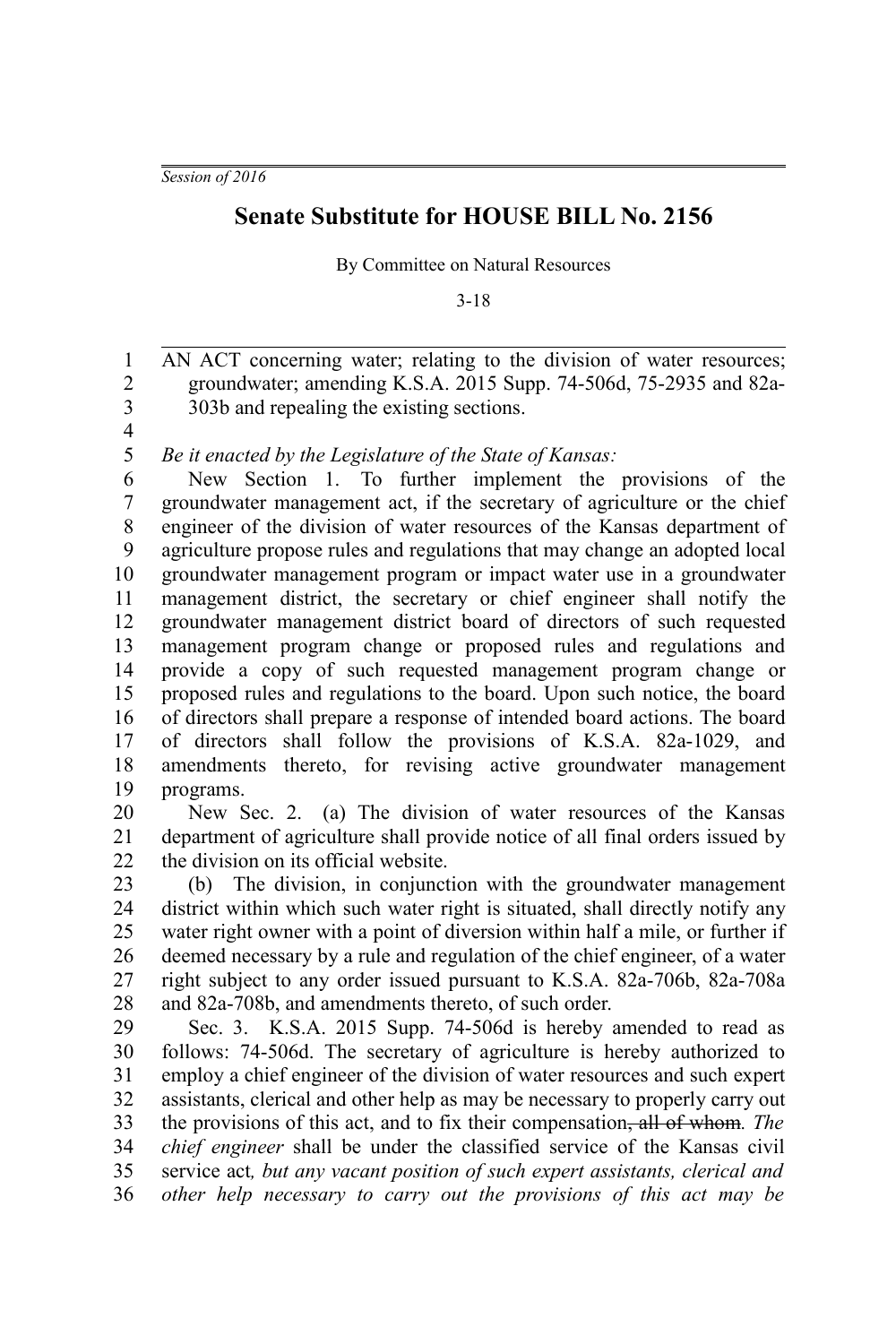*converted by the secretary of agriculture to an unclassified position*. 1

Sec. 4. K.S.A. 2015 Supp. 75-2935 is hereby amended to read as follows: 75-2935. The civil service of the state of Kansas is hereby divided into the unclassified and the classified services. 2 3 4

(1) The unclassified service comprises positions held by state officers or employees who are: 5 6

7

(a) Chosen by election or appointment to fill an elective office;

(b) members of boards and commissions, heads of departments required by law to be appointed by the governor or by other elective officers, and the executive or administrative heads of offices, departments, divisions and institutions specifically established by law; 8 9 10 11

(c) except as otherwise provided under this section, one personal secretary to each elective officer of this state, and in addition thereto, 10 deputies, clerks or employees designated by such elective officer; 12 13 14

15

(d) all employees in the office of the governor;

(e) officers and employees of the senate and house of representatives of the legislature and of the legislative coordinating council and all officers and employees of the office of revisor of statutes, of the legislative research department, of the division of legislative administrative services, of the division of post audit and the legislative counsel; 16 17 18 19 20

(f) chancellor, president, deans, administrative officers, student health service physicians, pharmacists, teaching and research personnel, health care employees and student employees in the institutions under the state board of regents, the executive officer of the board of regents and the executive officer's employees other than clerical employees, and, at the discretion of the state board of regents, directors or administrative officers of departments and divisions of the institution and county extension agents, except that this subsection (1)(f) shall not be construed to include the custodial, clerical or maintenance employees, or any employees performing duties in connection with the business operations of any such institution, except administrative officers and directors; as used in this subsection (1)(f), "health care employees" means employees of the university of Kansas medical center who provide health care services at the university of Kansas medical center and who are medical technicians or technologists or respiratory therapists, who are licensed professional nurses or licensed practical nurses, or who are in job classes which are designated for this purpose by the chancellor of the university of Kansas upon a finding by the chancellor that such designation is required for the university of Kansas medical center to recruit or retain personnel for positions in the designated job classes; and employees of any institution under the state board of regents who are medical technologists; 21 22 23 24 25 26 27 28 29 30 31 32 33 34 35 36 37 38 39 40 41

(g) operations, maintenance and security personnel employed to implement agreements entered into by the adjutant general and the federal 42 43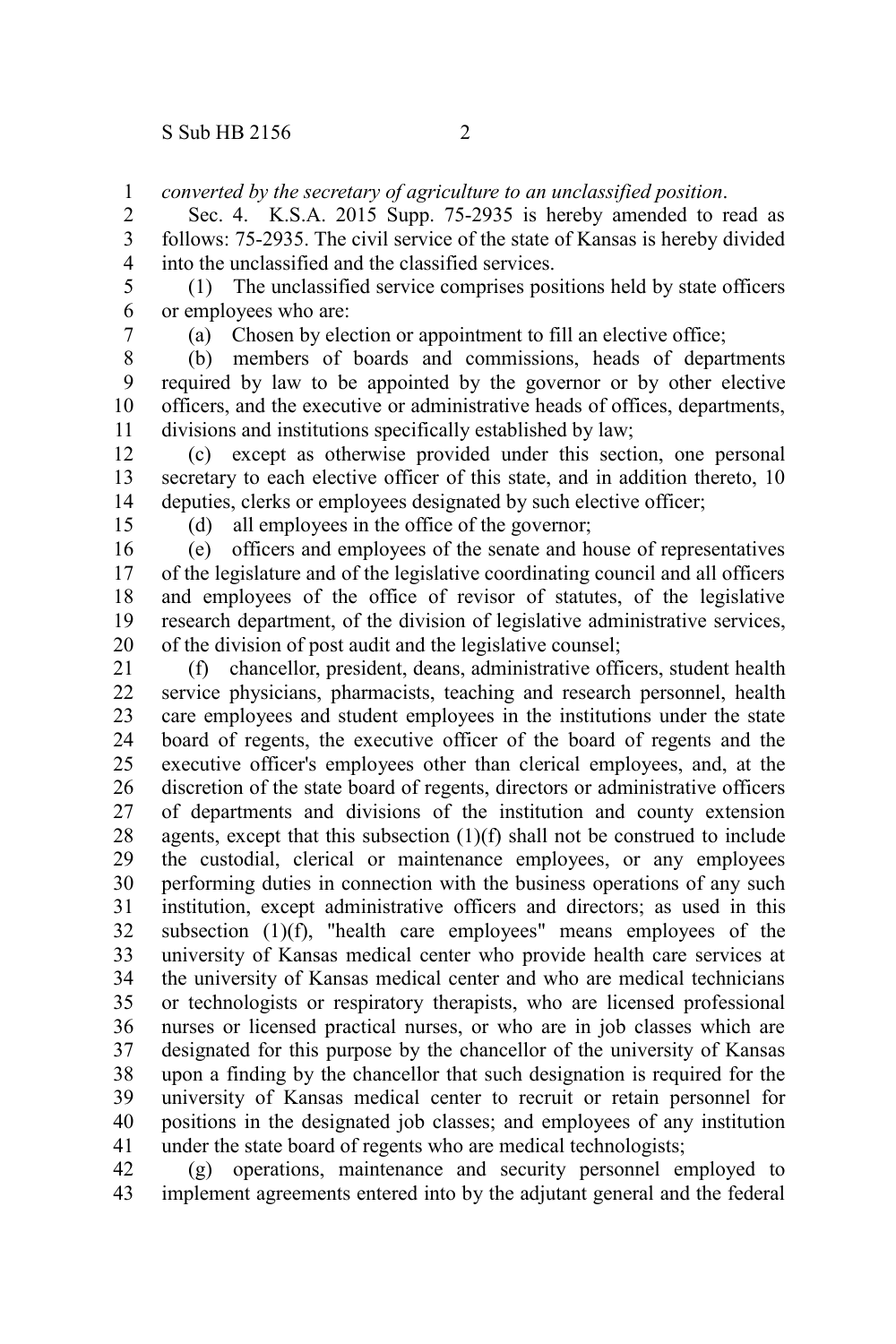national guard bureau, and officers and enlisted persons in the national guard and the naval militia; 1 2

(h) persons engaged in public work for the state but employed by contractors when the performance of such contract is authorized by the legislature or other competent authority; 3 4 5

(i) persons temporarily employed or designated by the legislature or by a legislative committee or commission or other competent authority to make or conduct a special inquiry, investigation, examination or installation; 6 7 8 9

(j) officers and employees in the office of the attorney general and special counsel to state departments appointed by the attorney general, except that officers and employees of the division of the Kansas bureau of investigation shall be in the classified or unclassified service as provided in K.S.A. 75-711, and amendments thereto; 10 11 12 13 14

15

(k) all employees of courts;

16 17 (l) client, patient and inmate help in any state facility or institution; (m) all attorneys for boards, commissions and departments;

(n) the secretary and assistant secretary of the Kansas state historical society; 18 19

(o) physician specialists, dentists, dental hygienists, pharmacists, medical technologists and long term care workers employed by the Kansas department for aging and disability services; 20 21 22

(p) physician specialists, dentists and medical technologists employed by any board, commission or department or by any institution under the jurisdiction thereof; 23 24 25

(q) student employees enrolled in public institutions of higher learning; 26 27

(r) administrative officers, directors and teaching personnel of the state board of education and the state department of education and of any institution under the supervision and control of the state board of education, except that this subsection (1)(r) shall not be construed to include the custodial, clerical or maintenance employees, or any employees performing duties in connection with the business operations of any such institution, except administrative officers and directors; 28 29 30 31 32 33 34

35

(s) all officers and employees in the office of the secretary of state;

(t) one personal secretary and one special assistant to the following: The secretary of administration, the secretary for aging and disability services, the secretary of agriculture, the secretary of commerce, the secretary of corrections, the secretary of health and environment, the superintendent of the Kansas highway patrol, the secretary of labor, the secretary of revenue, the secretary for children and families, the secretary of transportation, the secretary of wildlife, parks and tourism and the commissioner of juvenile justice; 36 37 38 39 40 41 42 43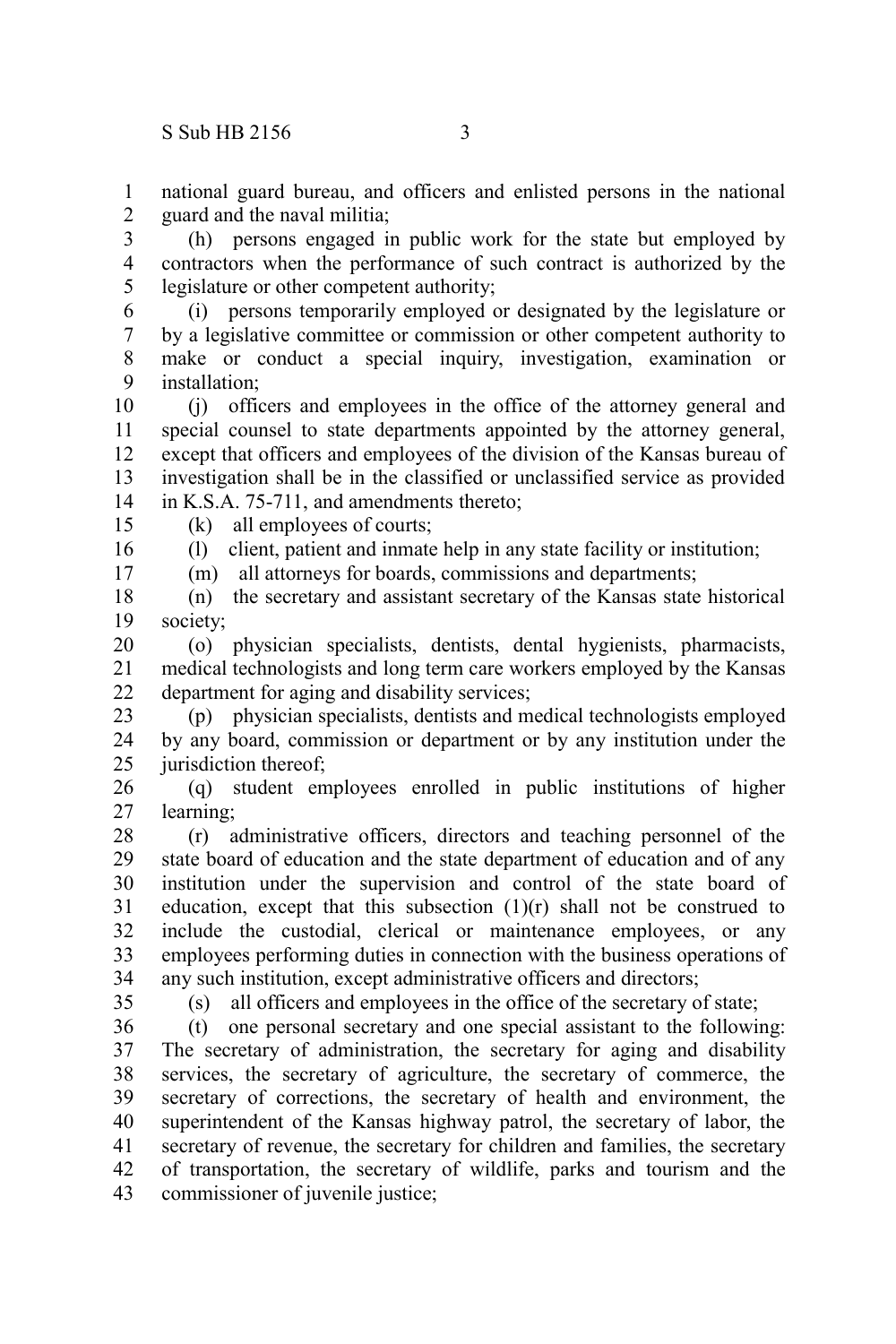(u) one personal secretary and one special assistant to the chancellor and presidents of institutions under the state board of regents; 1 2

3

(v) one personal secretary and one special assistant to the executive vice chancellor of the university of Kansas medical center;

4

(w) one public information officer and one chief attorney for the following: The department of administration, the Kansas department for aging and disability services, the department of agriculture, the department of commerce, the department of corrections, the department of health and environment, the department of labor, the department of revenue, the Kansas department for children and families, the department of transportation, the Kansas department of wildlife, parks and tourism and the commissioner of juvenile justice; 5 6 7 8 9 10 11 12

(x) if designated by the appointing authority, persons in newly hired positions, including any employee who is rehired into such position and any current state employee who voluntarily transfers into, or is voluntarily promoted or demoted into such position, on and after July 1, 2015, in any state agency; 13 14 15 16 17

(y) one executive director, one general counsel and one director of public affairs and consumer protection in the office of the state corporation commission; 18 19 20

21

(z) specifically designated by law as being in the unclassified service;

(aa) any position that is classified as a position in the information resource manager job class series, that is the chief position responsible for all information resources management for a state agency, and that becomes vacant on or after the effective date of this act. Nothing in this section shall affect the classified status of any employee in the classified service who is employed on the date immediately preceding the effective date of this act in any position that is a classified position in the information resource manager job class series and the unclassified status as prescribed by this subsection shall apply only to a person appointed to any such position on or after the effective date of this act that is the chief position responsible for all information resources management for a state agency; 22 23 24 25 26 27 28 29 30 31 32

(bb) positions at state institutions of higher education that have been converted to unclassified positions pursuant to K.S.A. 2015 Supp. 76- 715a, and amendments thereto; and 33 34 35

(cc) notwithstanding the provisions of K.S.A. 22-4524, 32-802, 44- 510g, 44-551, 44-552, 48-205, 48-919, 49-402e, 58-4105, 58-4503, 65- 2878, 65-6103, 73-1210a, 73-1234, 74-506d, 74-515b, 74-561, 74-569, 74-631, 74-1106, 74-1704, 74-1806, 74-2435, 74-2614, 74-2702, 74- 2906a, 74-5014, 74-5210, 74-6707, 74-6901, 74-6904, 74-7008, 74-7501, 74-8704, 74-8805, 74-9804, 75-118, 75-1202d, 75-2537, 75-2944, 75- 3148, 75-3702c, 75-4222, 75-5005, 75-5015, 75-5016, 75-5122, 75-5157, 75-5309, 75-5310, 75-5378, 75-5610, 75-5702, 75-5708, 75-5733, 75- 36 37 38 39 40 41 42 43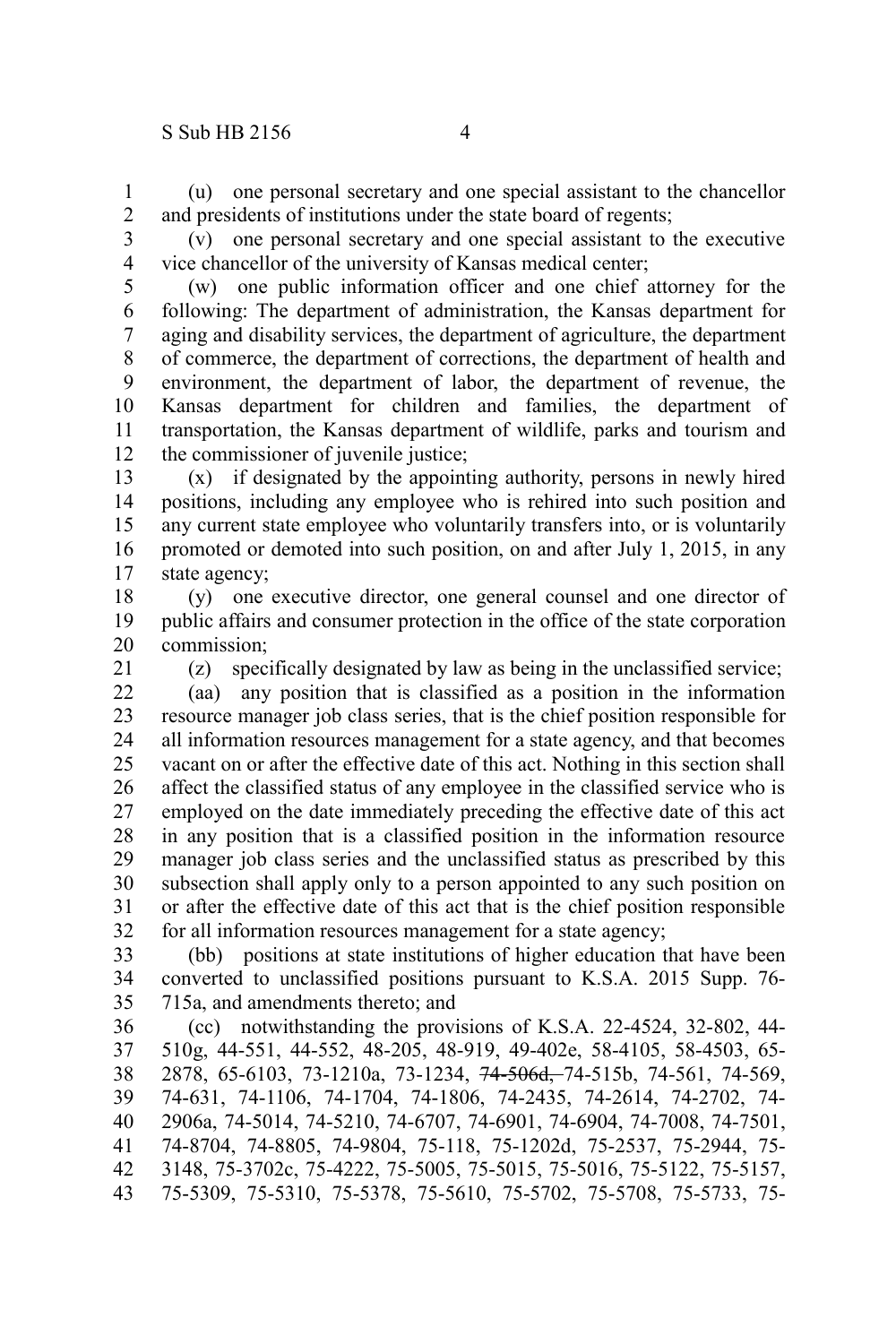5910, 75-7028, 75-7054, 75-7304, 76-1002a, 76-1116, 76-12a04, 76- 12a05, 76-12a08, 76-12a16, 76-3202 and 82a-1205 and K.S.A. 2015 Supp. 39-1911, and amendments thereto, any vacant position within the classified service may be converted by the appointing authority to an unclassified position. 1 2 3 4 5

(2) The classified service comprises all positions now existing or hereafter created which are not included in the unclassified service. Appointments in the classified service shall be made according to merit and fitness from eligible pools which so far as practicable shall be competitive. No person shall be appointed, promoted, reduced or discharged as an officer, clerk, employee or laborer in the classified service in any manner or by any means other than those prescribed in the Kansas civil service act and the rules adopted in accordance therewith. 6 7 8 9 10 11 12 13

(3) For positions involving unskilled, or semiskilled duties, the secretary of administration, as provided by law, shall establish rules and regulations concerning certifications, appointments, layoffs and reemployment which may be different from the rules and regulations established concerning these processes for other positions in the classified service. 14 15 16 17 18 19

(4) Officers authorized by law to make appointments to positions in the unclassified service, and appointing officers of departments or institutions whose employees are exempt from the provisions of the Kansas civil service act because of the constitutional status of such departments or institutions shall be permitted to make appointments from appropriate pools of eligibles maintained by the division of personnel services. 20 21 22 23 24 25 26

(5) On and after the effective date of this act, any state agency that has positions in the classified service within the Kansas civil service act to satisfy any requirement of maintaining personnel standards on a merit basis pursuant to federal law or the rules and regulations promulgated thereunder by the federal government or any agency thereof, shall adopt a binding statement of agency policy pursuant to K.S.A. 77-415, and amendments thereto, to satisfy such requirements if the appointing authority has made any such position unclassified. 27 28 29 30 31 32 33 34

Sec. 5. K.S.A. 2015 Supp. 82a-303b is hereby amended to read as follows: 82a-303b. (a) (1) In order to secure conformity with adopted rules and regulations and to assure compliance with the terms, conditions or restrictions of any consent or permit granted pursuant to the provisions of K.S.A. 82a-301 through 82a-303, and amendments thereto, the chief engineer or an authorized representative of the chief engineer shall have the power and the duty to inspect any dam or other water obstruction. Upon a finding pursuant to subsection (a) of K.S.A. 82a-303c*(a)*, and amendments thereto, by the chief engineer that a dam is unsafe, the chief 35 36 37 38 39 40 41 42 43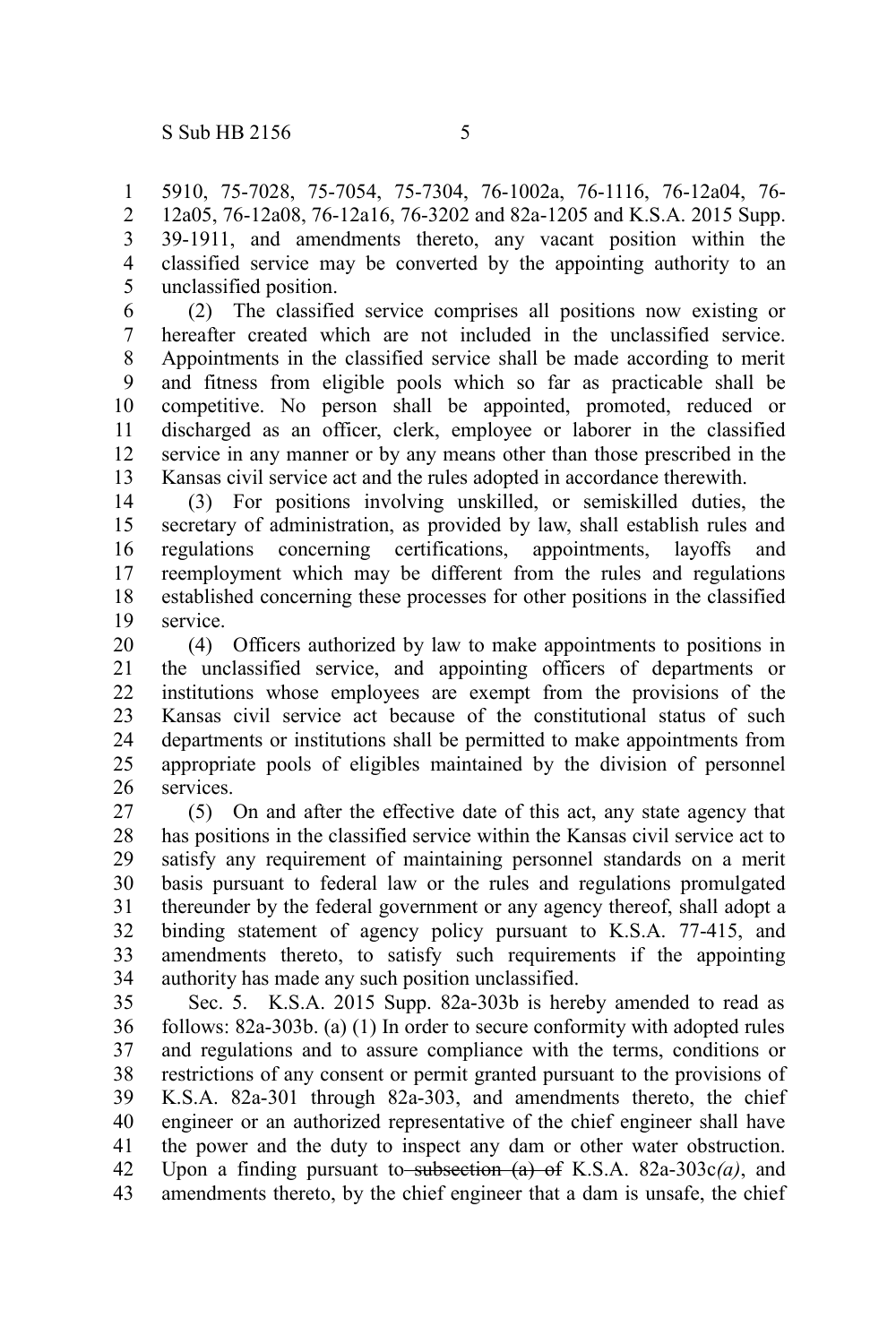engineer shall order an annual inspection of the dam until it is either in compliance with all applicable provisions of this act, any rules and regulations promulgated pursuant to this act, permit conditions and orders of the chief engineer; or the dam is removed. The safety inspection shall be conducted by the chief engineer or authorized representative and the *actual* cost shall be paid by the dam owner *up to the maximum fee*. The class and size of a dam shall be defined by rules and regulations adopted by the chief engineer pursuant to K.S.A. 82a-303a, and amendments thereto. *The maximum* inspection fees are as follows: 1 2 3 4 5 6 7 8 9

| 10 | Size of Dam | Inspection fee |
|----|-------------|----------------|
| 11 | Class 1     | \$1.500        |
| 12 | Class 2     | \$1,500        |
| 13 | Class 3     | \$2,500        |
| 14 | Class 4     | \$4,000        |

(2) Each hazard class C dam shall be required to have a safety inspection conducted by a licensed professional engineer qualified in design, construction, maintenance and operation of dams once every three years, unless otherwise ordered by the chief engineer. 15 16 17 18

(3) Each hazard class B dam shall be required to have a safety inspection conducted by a licensed professional engineer qualified in design, construction, maintenance and operation of dams once every five years unless otherwise ordered by the chief engineer. 19 20 21 22

(4) Within 60 days of the date of inspection, a report of the inspection shall be provided to the chief engineer by the licensed professional engineer who conducted the inspection. The report shall document the physical condition of the dam, describing any deficiencies observed, an analysis of the capacity of the dam and its spillway works, compliance of the dam with approved plans and permit conditions, changes observed in the condition of the dam since the previous inspection, an assessment of the hazard classification of the dam including a statement that the engineer either agrees or disagrees with the current classification, and any other information relevant to the safety of the dam or specifically requested by the chief engineer. 23 24 25 26 27 28 29 30 31 32 33

(5) Upon failure of a dam owner to comply with the applicable inspection interval, the chief engineer or such chief engineer's authorized representative shall conduct a mandatory inspection of the dam and the costs as established by this act for the inspection shall be paid by the owner, in addition to any other remedies provided for violations of this act. 34 35 36 37 38

(6) The failure to file a complete and timely report as required by the provisions of this act, or the failure to submit the fees assessed for inspections conducted by the chief engineer or the chief engineer's authorized representative shall be deemed a violation of this act and subject to the penalties provided by K.S.A. 82a-305a, and amendments 39 40 41 42 43